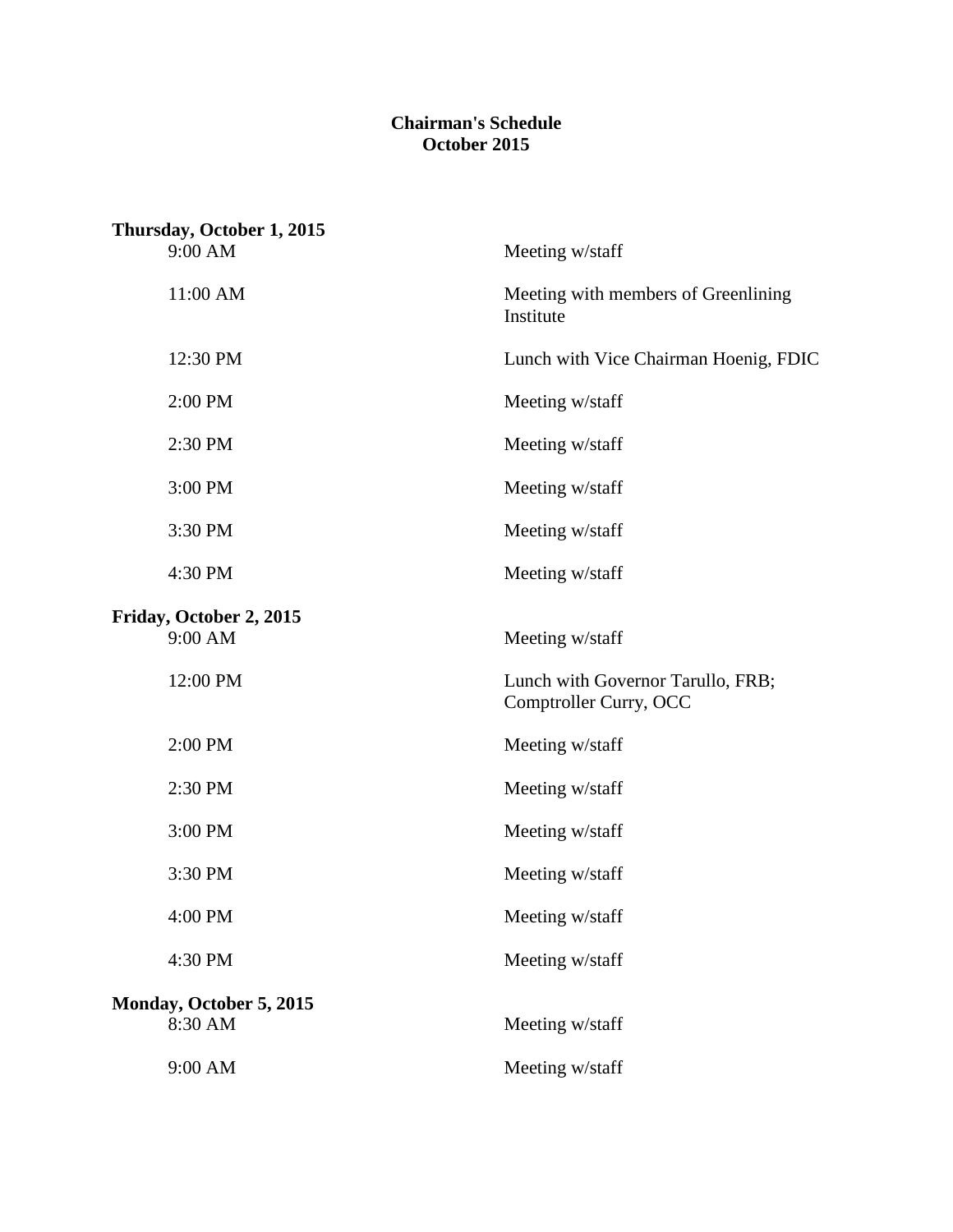| 9:30 AM                               | Meeting w/staff                                                     |
|---------------------------------------|---------------------------------------------------------------------|
| 10:30 AM                              | Meeting w/staff                                                     |
| 11:00 AM                              | Host: Oklahoma Bankers Visit                                        |
| 1:00 PM                               | Meeting w/staff                                                     |
| 2:30 PM                               | Meeting w/staff                                                     |
| 3:00 PM                               | Meeting w/staff                                                     |
| 3:30 PM                               | Meeting w/staff                                                     |
| Tuesday, October 6, 2015<br>7:30 AM   | Breakfast with Damon Silvers, Associate<br>General Counsel, AFL-CIO |
| 9:30 AM                               | Meeting w/staff                                                     |
| 10:00 AM                              | Meeting w/staff                                                     |
| 10:30 AM                              | Meeting w/staff                                                     |
| 12:30 PM                              | Meeting w/staff                                                     |
| 1:00 PM                               | Meeting w/staff                                                     |
| 1:30 PM                               | Meeting w/staff                                                     |
| 2:30 PM                               | Meeting w/staff                                                     |
| 4:00 PM                               | Remarks: Financial Services Forum,<br>Washington, D.C.              |
| Wednesday, October 7, 2015<br>9:00 AM | Meeting w/staff                                                     |
| 9:30 AM                               | Meeting w/staff                                                     |
| 10:30 AM                              | Meeting with Vice Chairman Hoenig, FDIC                             |
| 11:45 AM                              | Lunch with Comptroller Curry, OCC                                   |
| 1:30 PM                               | Meeting w/staff                                                     |
| 3:30 PM                               | Meeting w/staff                                                     |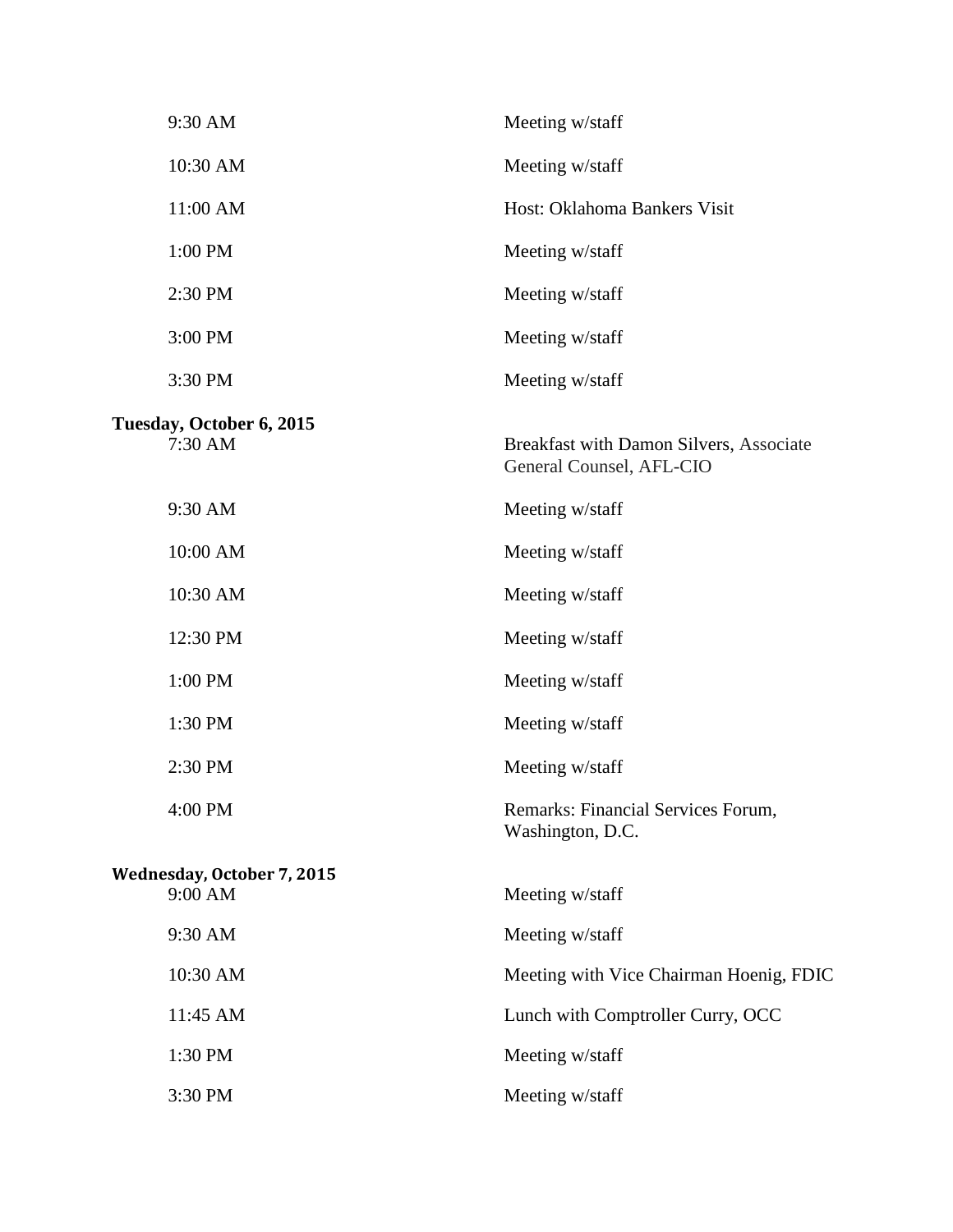| 4:30 PM                              | Meeting w/staff                                       |
|--------------------------------------|-------------------------------------------------------|
| Thursday, October 8, 2015<br>8:00 AM | Breakfast with Governor Tarullo, FRB                  |
| 10:00 AM                             | Meeting w/staff                                       |
| 1:00 PM                              | Meeting w/staff                                       |
| 2:00 PM                              | Meeting w/staff                                       |
| 2:30 PM                              | Meeting w/staff                                       |
| 4:00 PM                              | Meeting w/staff                                       |
| 4:30 PM                              | Meeting w/staff                                       |
| Friday, October 9, 2015              |                                                       |
| 9:00 AM                              | Meeting w/staff                                       |
| 10:00 AM                             | Meeting w/staff                                       |
| 12:30 PM                             | Meeting w/staff                                       |
| 1:30 PM                              | Meeting w/staff                                       |
| 2:30 PM                              | Meeting w/staff                                       |
| 4:00 PM                              | Meeting w/staff                                       |
| Monday, October 12, 2015<br>Holiday  | Columbus Day                                          |
| Tuesday, October 13, 2015<br>9:00 AM | Meeting w/staff                                       |
| 10:00 AM                             | Attend: Interagency Principals Meeting,<br><b>FRB</b> |
| 12:00 PM                             | Meeting w/staff                                       |
| 12:30 PM                             | Meeting w/staff                                       |
| 1:30 PM                              | Meeting w/staff                                       |
| 2:00 PM                              | Meeting w/staff                                       |
| 2:30 PM                              | Meeting w/staff                                       |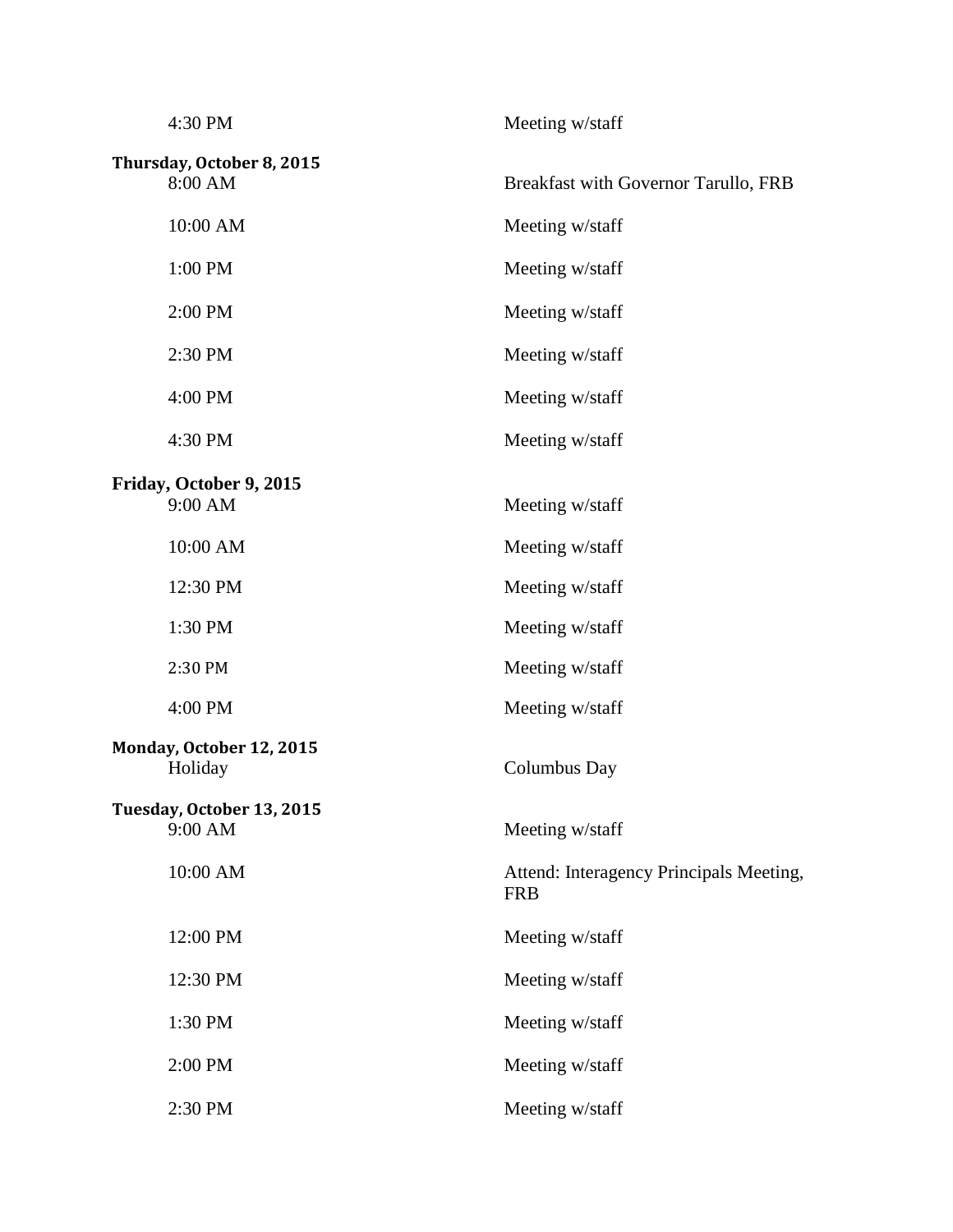| 3:30 PM                                        | Meeting w/staff                        |
|------------------------------------------------|----------------------------------------|
| 4:30 PM                                        | Meeting w/staff                        |
| <b>Wednesday, October 14, 2015</b><br>10:00 AM | Meeting w/staff                        |
| 10:30 AM                                       | Meeting w/staff                        |
| 11:00 AM                                       | Meeting w/staff                        |
| 11:30 AM                                       | Meeting w/staff                        |
| 12:30 PM                                       | Meeting w/staff                        |
| 1:00 PM                                        | Meeting w/staff                        |
| 2:00 PM                                        | Meeting w/staff                        |
| 3:30 PM                                        | Meeting w/staff                        |
| 4:15 PM                                        | Meeting w/staff                        |
| Thursday, October 15, 2015<br>9:00 AM          | Meeting w/staff                        |
| 9:45 AM                                        | Meeting w/staff                        |
| 10:00 AM                                       | Meeting w/staff                        |
| 11:00 AM                                       | Meeting w/staff                        |
| 1:00 PM                                        | Meeting w/staff                        |
| 3:00 PM                                        | Meeting w/staff                        |
| 4:00 PM                                        | Meeting w/staff                        |
| 4:45 PM                                        | Meeting w/staff                        |
| 5:00 PM                                        | Meeting w/staff                        |
| Friday, October 16. 2015<br>8:30 AM            | Breakfast with Mike Krimminger, Cleary |

Gottlieb Steen & Hamilton LLP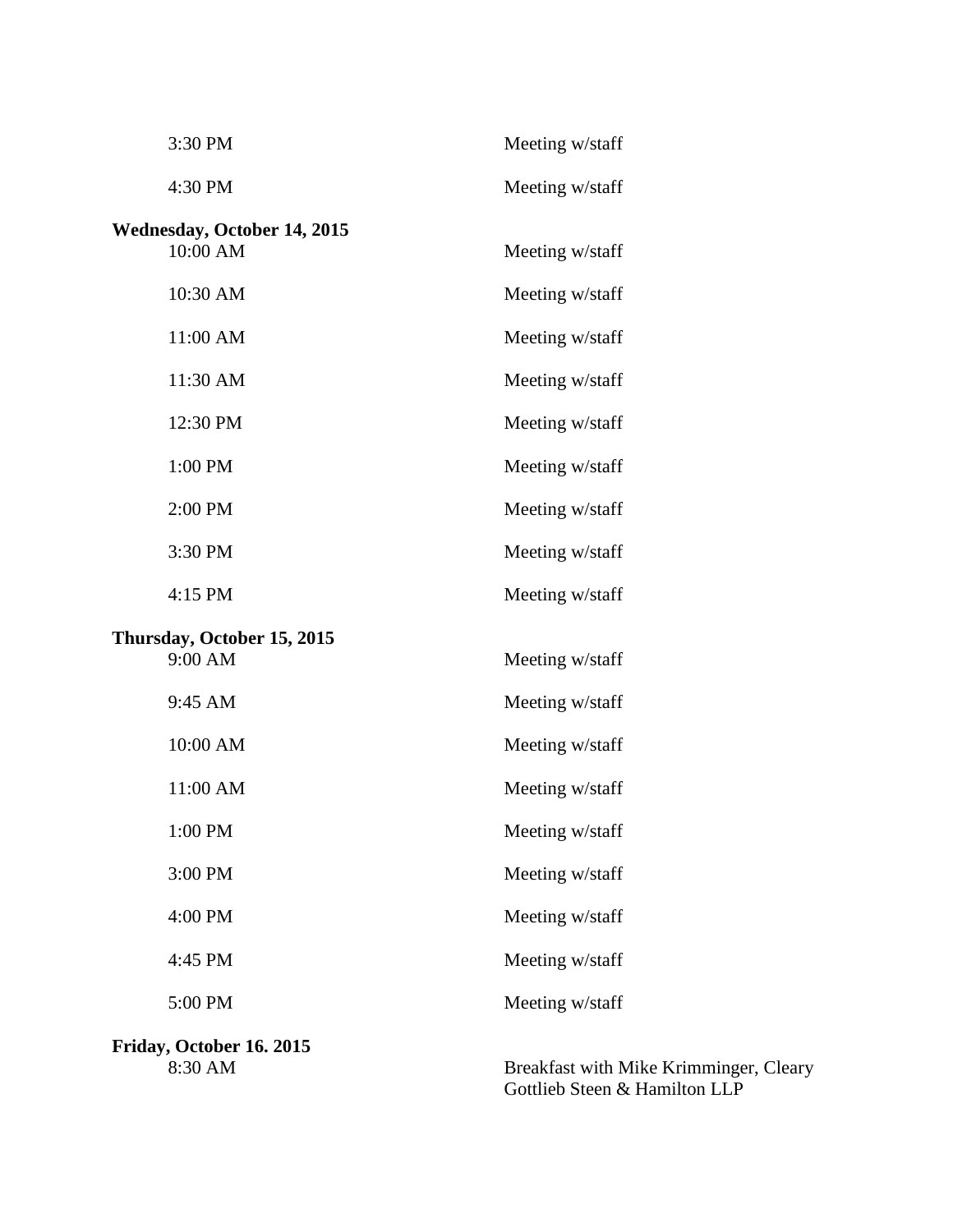| 10:30 AM                                           | Meeting w/staff                            |
|----------------------------------------------------|--------------------------------------------|
| 1:00 PM                                            | Meeting w/staff                            |
| 1:30 PM                                            | Meeting w/staff                            |
| 3:00 PM                                            | Meeting w/staff                            |
| Monday, October 19, 2015<br><b>Official Travel</b> | Attend: Chicago EGRPRA Outreach<br>Meeting |
| Tuesday, October 20, 2015<br>8:30 AM               | Meeting w/staff                            |
| 10:00 AM                                           | Meeting w/staff                            |
| 11:30 AM                                           | Meeting w/staff                            |
| 1:00 PM                                            | Meeting with BB&T Board of Directors       |
| 3:00 PM                                            | Meeting w/staff                            |
| 3:30 PM                                            | Meeting w/staff                            |
| 4:00 PM                                            | Meeting w/staff                            |
| 4:30 PM                                            | Meeting w/staff                            |
| 5:15 PM                                            | Meeting w/staff                            |
| 5:30 PM                                            | Meeting w/staff                            |
| Wednesday, October 21, 2015<br>8:30 AM             | Meeting w/staff                            |
| 9:30 AM                                            | Meeting w/staff                            |
| 10:00 AM                                           | Meeting w/staff                            |
| 11:00 AM                                           | Meeting w/staff                            |
| 12:00 PM                                           | Lunch with Vice Chairman Hoenig, FDIC      |
| 1:00 PM                                            | Meeting w/staff                            |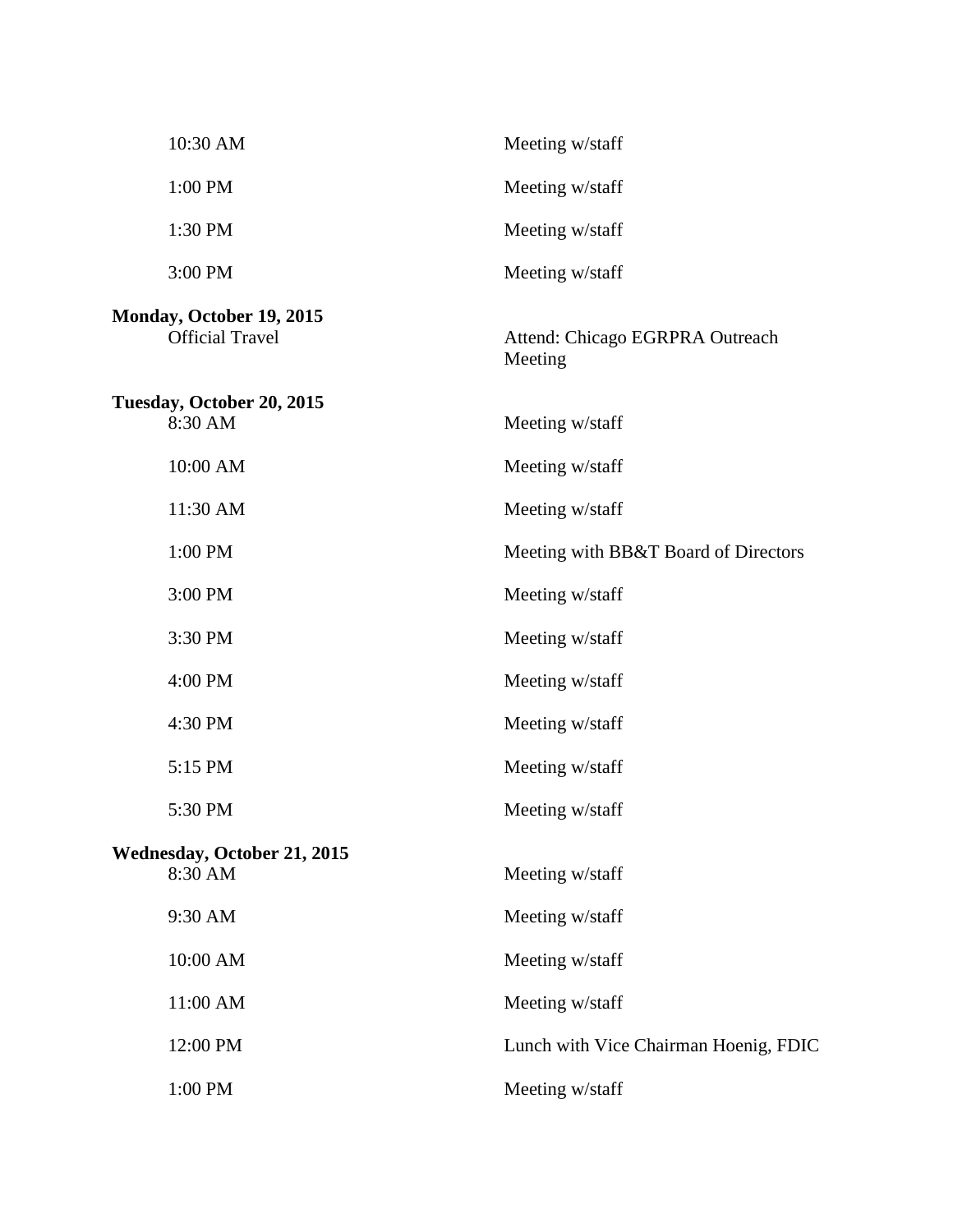| 2:30 PM<br>Meeting w/staff<br>3:00 PM<br>Meeting w/staff<br>4:00 PM<br>Attend: Interagency Principals Meeting,<br><b>FRB</b><br>6:00 PM<br>Meeting w/staff<br>Thursday, October 22, 2015<br>10:00 AM<br>FDIC Board of Directors Meeting<br>11:30 AM<br>Meeting w/staff<br>1:00 PM<br>Meeting w/staff<br>1:30 PM<br>Meeting w/staff<br>2:45 PM<br>Meeting with Secretary Lew, U.S. Treasury<br>4:30 PM<br>Meeting w/staff<br>5:30 PM<br>Meeting w/staff<br>Friday, October 23, 2015<br>8:00 AM<br><b>MD</b><br>4:30 PM<br>Meeting w/staff<br>5:00 PM<br>Meeting w/staff<br><b>Monday, October 26, 2015</b><br>6:00 PM<br>Dinner with Jose Cisneros, Treasurer, San<br>Francisco, and Jonathan Mintz, President | 1:30 PM | Meeting with Mr. Helmut Ettl, Mr. Klaus<br>Kumpfmüeller, Board Members, Austrian<br>Financial Market Authority; Mr. Stefan<br>Maier, Advisor to the Board Members of the<br>Austrian Financial Market Authority; and<br>Mr. Christian Just, Alternate Executive<br>Director for Austria International Monetary<br>Fund |
|---------------------------------------------------------------------------------------------------------------------------------------------------------------------------------------------------------------------------------------------------------------------------------------------------------------------------------------------------------------------------------------------------------------------------------------------------------------------------------------------------------------------------------------------------------------------------------------------------------------------------------------------------------------------------------------------------------------|---------|------------------------------------------------------------------------------------------------------------------------------------------------------------------------------------------------------------------------------------------------------------------------------------------------------------------------|
|                                                                                                                                                                                                                                                                                                                                                                                                                                                                                                                                                                                                                                                                                                               |         |                                                                                                                                                                                                                                                                                                                        |
|                                                                                                                                                                                                                                                                                                                                                                                                                                                                                                                                                                                                                                                                                                               |         |                                                                                                                                                                                                                                                                                                                        |
|                                                                                                                                                                                                                                                                                                                                                                                                                                                                                                                                                                                                                                                                                                               |         |                                                                                                                                                                                                                                                                                                                        |
|                                                                                                                                                                                                                                                                                                                                                                                                                                                                                                                                                                                                                                                                                                               |         |                                                                                                                                                                                                                                                                                                                        |
|                                                                                                                                                                                                                                                                                                                                                                                                                                                                                                                                                                                                                                                                                                               |         |                                                                                                                                                                                                                                                                                                                        |
|                                                                                                                                                                                                                                                                                                                                                                                                                                                                                                                                                                                                                                                                                                               |         |                                                                                                                                                                                                                                                                                                                        |
|                                                                                                                                                                                                                                                                                                                                                                                                                                                                                                                                                                                                                                                                                                               |         |                                                                                                                                                                                                                                                                                                                        |
|                                                                                                                                                                                                                                                                                                                                                                                                                                                                                                                                                                                                                                                                                                               |         |                                                                                                                                                                                                                                                                                                                        |
|                                                                                                                                                                                                                                                                                                                                                                                                                                                                                                                                                                                                                                                                                                               |         |                                                                                                                                                                                                                                                                                                                        |
|                                                                                                                                                                                                                                                                                                                                                                                                                                                                                                                                                                                                                                                                                                               |         |                                                                                                                                                                                                                                                                                                                        |
|                                                                                                                                                                                                                                                                                                                                                                                                                                                                                                                                                                                                                                                                                                               |         |                                                                                                                                                                                                                                                                                                                        |
|                                                                                                                                                                                                                                                                                                                                                                                                                                                                                                                                                                                                                                                                                                               |         | Remarks: Washington College, Chestertown,                                                                                                                                                                                                                                                                              |
|                                                                                                                                                                                                                                                                                                                                                                                                                                                                                                                                                                                                                                                                                                               |         |                                                                                                                                                                                                                                                                                                                        |
|                                                                                                                                                                                                                                                                                                                                                                                                                                                                                                                                                                                                                                                                                                               |         |                                                                                                                                                                                                                                                                                                                        |
|                                                                                                                                                                                                                                                                                                                                                                                                                                                                                                                                                                                                                                                                                                               |         |                                                                                                                                                                                                                                                                                                                        |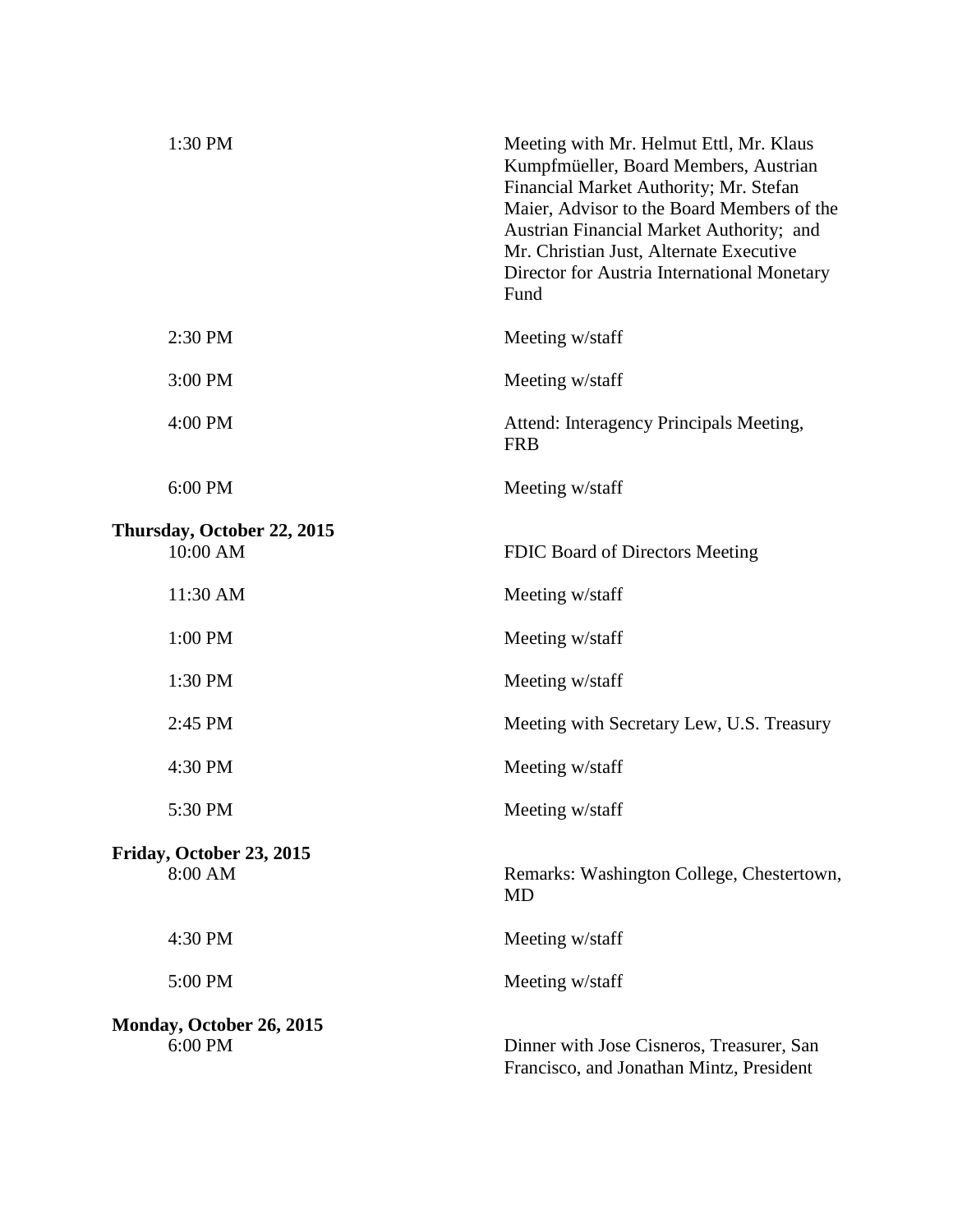| Tuesday, October 27, 2015          |                                                                                                    |
|------------------------------------|----------------------------------------------------------------------------------------------------|
| All Day                            | <b>Official Travel</b>                                                                             |
| <b>Wednesday, October 28, 2015</b> |                                                                                                    |
| 9:00 AM                            | Meeting w/staff                                                                                    |
| 10:00 AM                           | Meeting w/staff                                                                                    |
| 11:00 AM                           | Meeting w/staff                                                                                    |
| 12:00 PM                           | Lunch with Sarah Bloom Raskin, Deputy<br>Secretary, U.S. Treasury                                  |
| 1:00 PM                            | Meeting w/staff                                                                                    |
| 1:30 PM                            | Meeting w/staff                                                                                    |
| 2:00 PM                            | Meeting w/staff                                                                                    |
| 2:30 PM                            | Meeting w/staff                                                                                    |
| 3:00 PM                            | Meeting w/staff                                                                                    |
| 4:00 PM                            | Meeting w/staff                                                                                    |
| 4:30 PM                            | Meeting w/staff                                                                                    |
| 6:00 PM                            | Remarks: National Association of<br>Affordable Housing Lenders (NAAHL)<br><b>Annual Conference</b> |
| Thursday, October 29, 2015         |                                                                                                    |
| 9:30 AM                            | Meeting w/staff                                                                                    |
| $10:00~\mathrm{AM}$                | Meeting w/staff                                                                                    |
| 11:30 AM                           | Meeting w/staff                                                                                    |
| 12:00 PM                           | Meeting w/staff                                                                                    |
| 2:00 PM                            | Meeting w/staff                                                                                    |
| 2:30 PM                            | Meeting w/staff                                                                                    |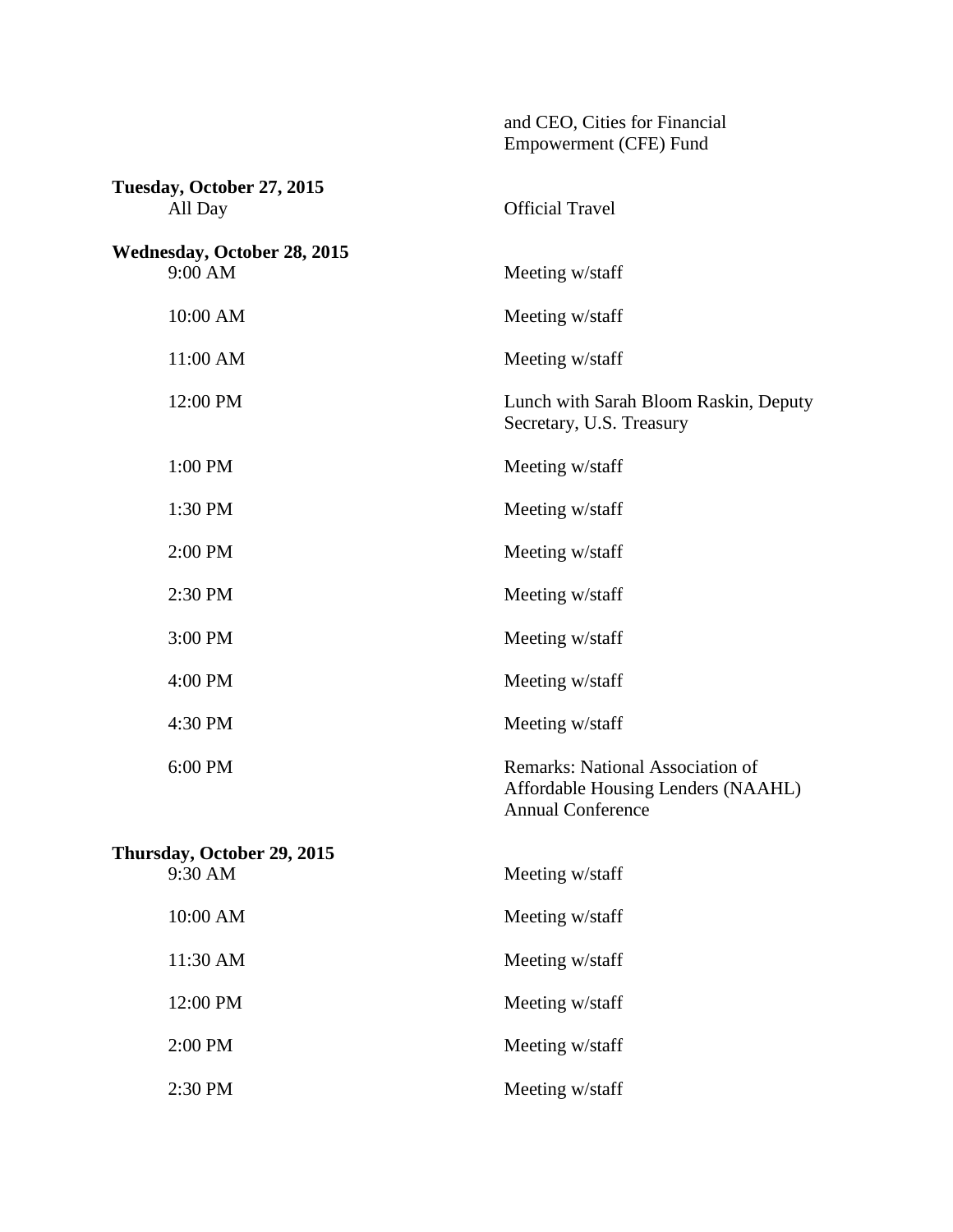| 3:00 PM                             | Meeting w/staff                                                           |
|-------------------------------------|---------------------------------------------------------------------------|
| $4:00$ PM                           | Meeting w/staff                                                           |
| 5:00 PM                             | Meeting w/staff                                                           |
| $6:00$ PM                           | Attend: FDIC Advisory Committee on<br><b>Economic Inclusion Reception</b> |
| Friday, October 30, 2015<br>9:00 AM | Attend: FDIC Advisory Committee on<br><b>Economic Inclusion</b>           |
| 3:30 PM                             | Meeting w/staff                                                           |
| $4:00 \text{ PM}$                   | Meeting w/staff                                                           |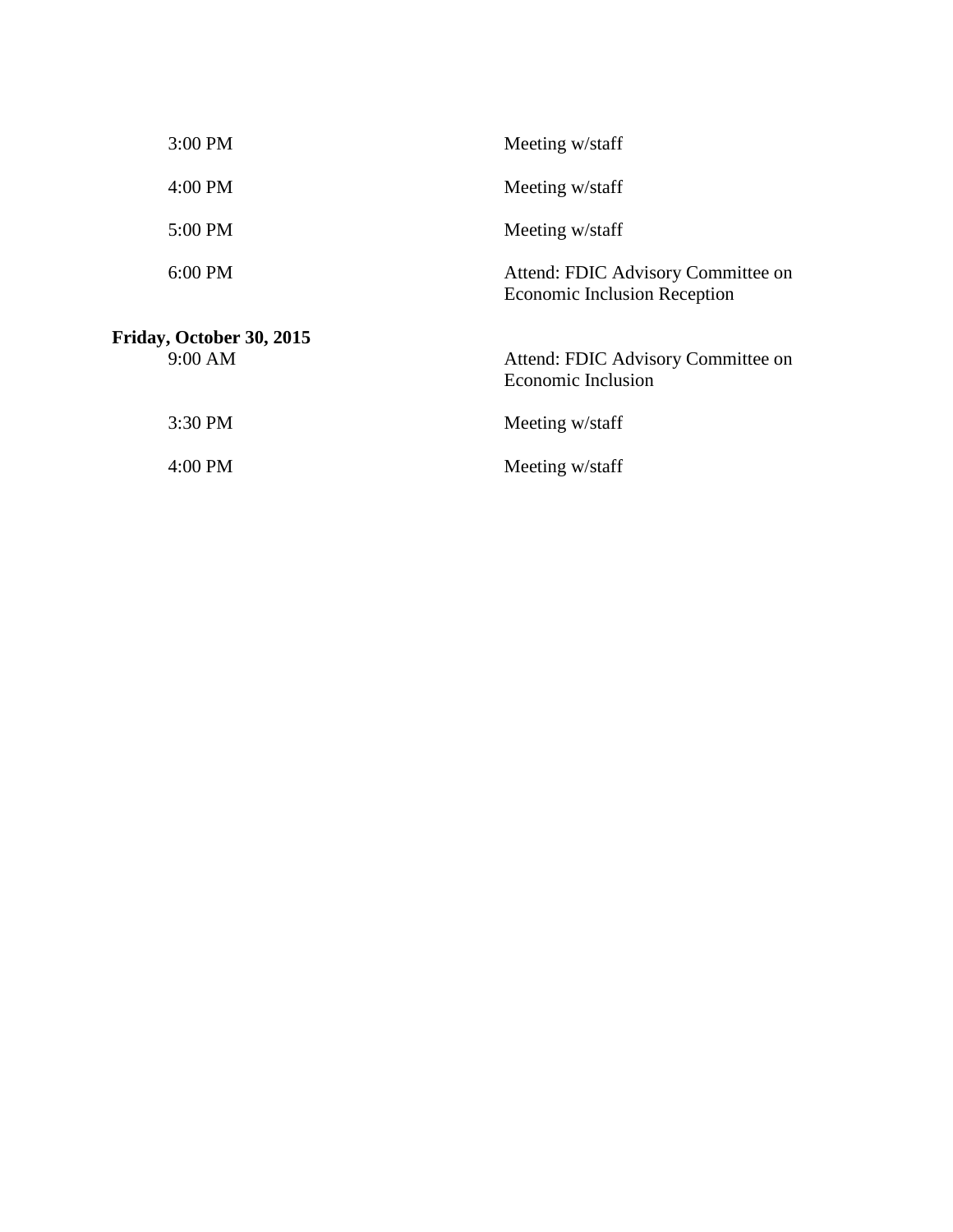## **Chairman's Schedule November 2015**

| <b>Monday, November 2, 2015</b><br>9:00 AM | Meeting w/staff                                                                                             |
|--------------------------------------------|-------------------------------------------------------------------------------------------------------------|
| 10:30 AM                                   | Host: Maryland Bankers Visit                                                                                |
|                                            |                                                                                                             |
| 11:30 AM                                   | Meeting w/staff                                                                                             |
| 1:30 PM                                    | <b>Attend: Financial Stability Oversight</b><br><b>Council Meeting</b>                                      |
| 4:00 PM                                    | Meeting with Eugene Ludwig, Jim<br>Rosenthal, COO, Morgan Stanley; and Jon<br>Beyman, CEO, Sheltered Harbor |
| 5:00 PM                                    | Meeting w/staff                                                                                             |
| 5:30 PM                                    | Meeting w/staff                                                                                             |
| Tuesday, November 3, 2015                  |                                                                                                             |
| 9:00 AM                                    | Meeting w/staff                                                                                             |
| 10:00 AM                                   | Meeting w/staff                                                                                             |
| 10:30 AM                                   | Meeting w/staff                                                                                             |
| 12:00 PM                                   | Lunch with Governor Tarullo, FRB;<br>and Comptroller Curry, OCC                                             |
| 1:30 PM                                    | Meeting w/staff                                                                                             |
| 2:00 PM                                    | Meeting w/staff                                                                                             |
| 3:00 PM                                    | Meeting with Vice Chairman Hoenig, FDIC                                                                     |
| 4:00 PM                                    | Meeting w/staff                                                                                             |
| 5:00 PM                                    | Meeting w/staff                                                                                             |
| Wednesday, November 4, 2015                |                                                                                                             |
| 8:30 AM                                    | Meeting w/staff                                                                                             |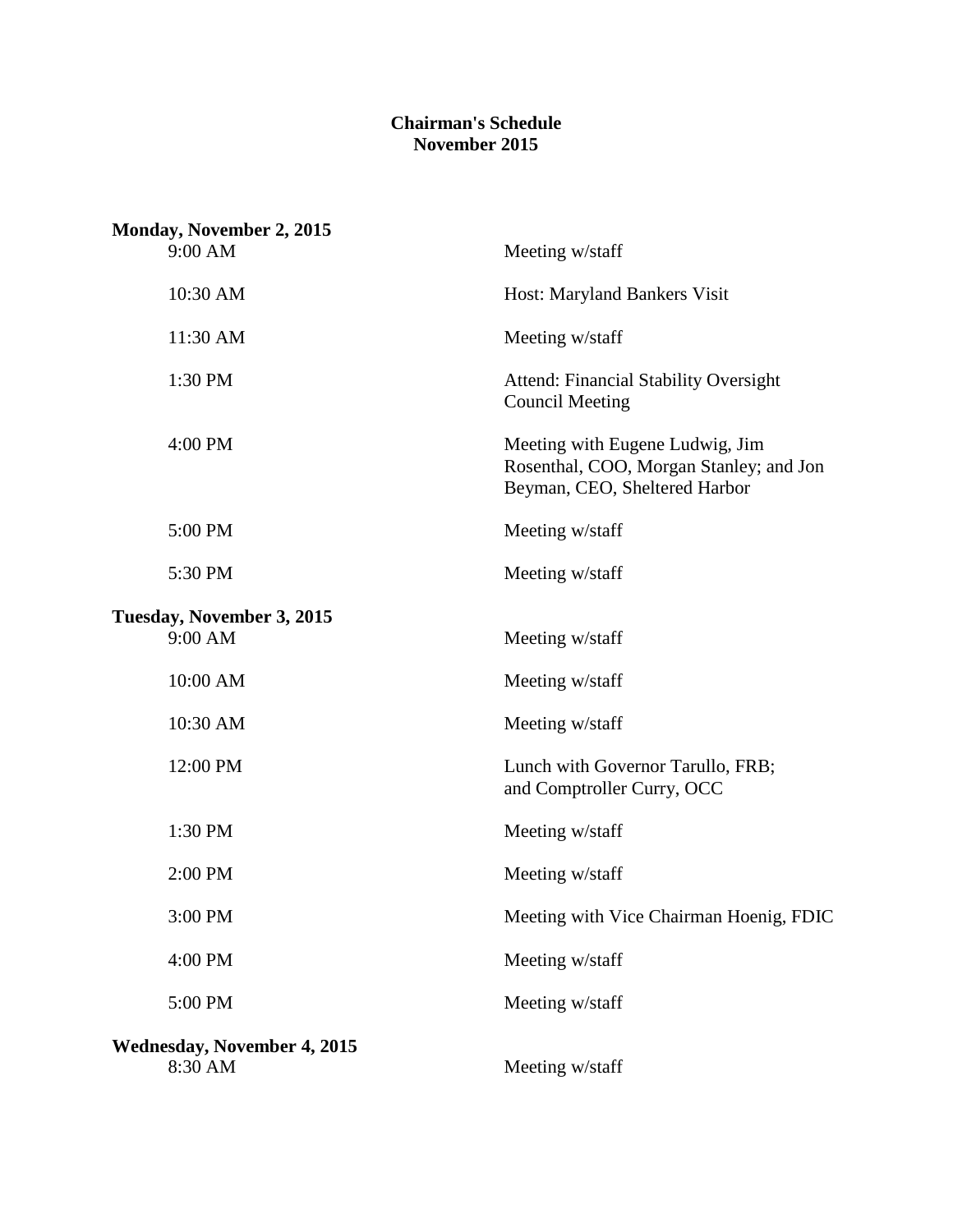| 10:30 AM                                   | Meeting w/staff                                                                         |
|--------------------------------------------|-----------------------------------------------------------------------------------------|
| 11:30 AM                                   | <b>Remarks: American Bankers Association</b><br>Fall Fly-In, Washington, D.C.           |
| 2:15 PM                                    | Meeting with Bruce Van Saun, CEO,<br><b>Citizens Bank</b>                               |
| 3:30 PM                                    | Host: Virginia Bankers Association Meeting                                              |
| 4:30 PM                                    | Meeting w/staff                                                                         |
| 5:00 PM                                    | Meeting with John Bryant, CEO, Operation<br>Hope                                        |
| 5:30 PM                                    | Attend: FDIC Advisory Committee on<br><b>Community Banking Reception</b>                |
| Thursday, November 5, 2015                 |                                                                                         |
| 9:00 AM                                    | Attend: FDIC Advisory Committee on<br><b>Community Banking</b>                          |
| 3:00 PM                                    | Meeting w/staff                                                                         |
| 4:00 PM                                    | Meeting w/staff                                                                         |
| 5:00 PM                                    | Meeting w/staff                                                                         |
| Friday, November 6, 2015<br>1:00 PM        | Remarks: Keynote Address at Japan US<br>Symposium, Harvard Law School,<br>Cambridge, MA |
| <b>Monday, November 9, 2015</b><br>All Day | Official travel (Zurich, Switzerland)                                                   |
| Tuesday, November 10, 2015<br>4:00 PM      | Meeting w/staff                                                                         |
| 4:30 PM                                    | Meeting w/staff                                                                         |
| 5:00 PM                                    | Meeting w/staff                                                                         |
| <b>Wednesday, November 11, 2015</b>        |                                                                                         |
| All Day                                    | Holiday                                                                                 |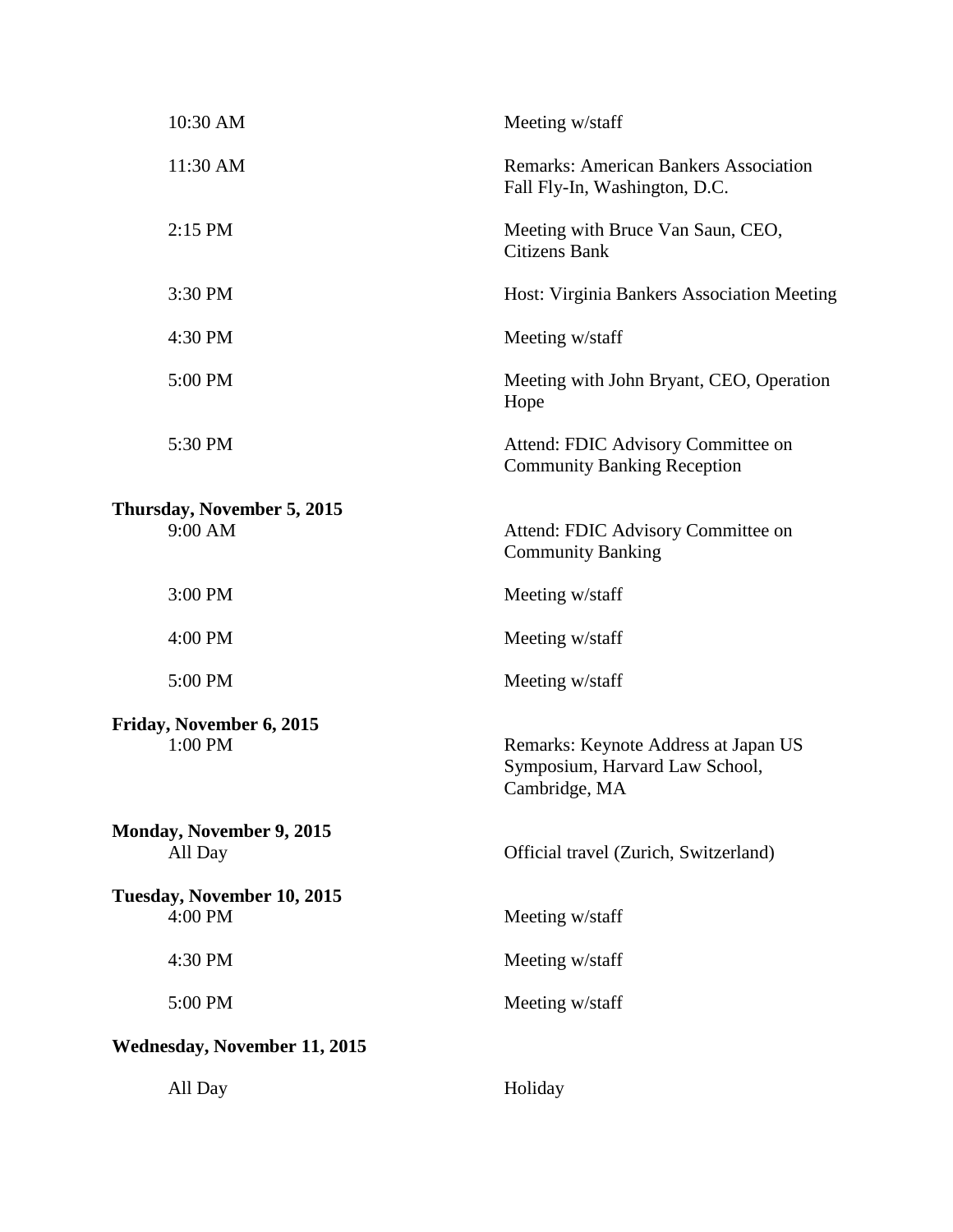| Thursday, November 12, 2015<br>9:00 AM | Meeting w/staff                                                                                                                                |
|----------------------------------------|------------------------------------------------------------------------------------------------------------------------------------------------|
|                                        |                                                                                                                                                |
| 10:00 AM                               | Meeting w/staff                                                                                                                                |
| 11:00 AM                               | Meeting w/staff                                                                                                                                |
| 11:30 AM                               | Meeting w/staff                                                                                                                                |
| 12:00 PM                               | Meeting w/staff                                                                                                                                |
| 1:00 PM                                | Meeting w/staff                                                                                                                                |
| 2:00 PM                                | Meeting w/staff                                                                                                                                |
| 2:30 PM                                | Meeting w/staff                                                                                                                                |
| 3:30 PM                                | $\checkmark$<br>Meeting w/staff                                                                                                                |
| 4:00 PM                                | Meeting w/staff                                                                                                                                |
| 6:30 PM                                | <b>Attend: CEP Recruiting Dinner</b>                                                                                                           |
| Friday, November 13, 2015<br>8:30 AM   | Breakfast with John Dugan, Partner,<br>Covington & Burling LLP                                                                                 |
| 10:00 AM                               | Meeting with Manolo Sanchez, Chairman &<br>CEO, BBVA Compass; Josh Reich, CEO<br>and Co-Founder; and Shane Clanton,<br>General Counsel, Simple |
| 11:30 AM                               | Meeting w/staff                                                                                                                                |
| 12:00 PM                               | Meeting w/staff                                                                                                                                |
| 1:30 PM                                | Attend: Interagency Follow Up Meeting,<br><b>Federal Reserve Board</b>                                                                         |
| 4:00 PM                                | Meeting w/staff                                                                                                                                |
| 4:30 PM                                | Meeting w/staff                                                                                                                                |
| Monday, November 16, 2015<br>9:00 AM   | Meeting w/staff                                                                                                                                |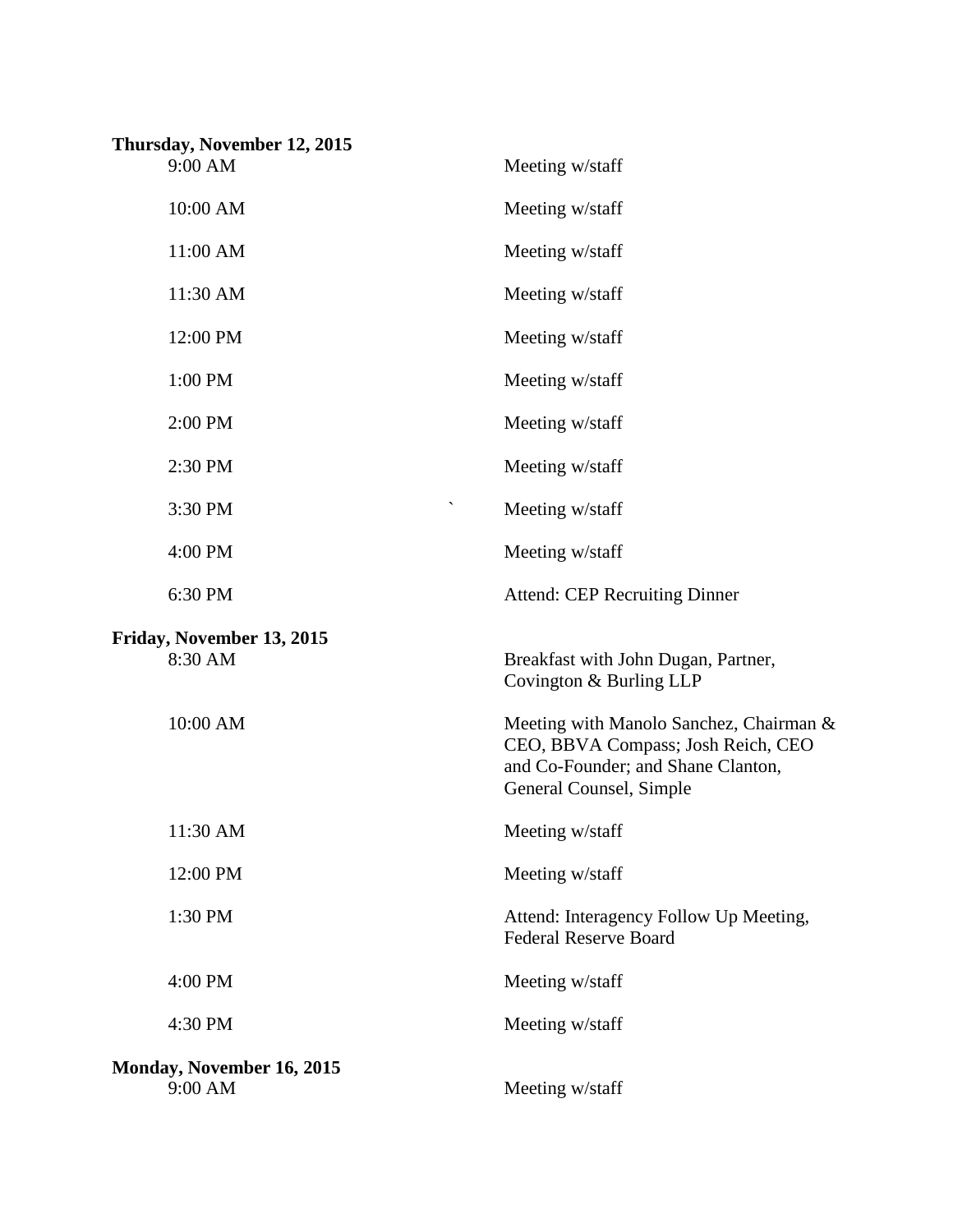| 10:15 AM                               | Meeting with Jean-Yves Fillion, CEO; Eric<br>Martin, staff member; and Georges Dirani,<br>staff member, BNP Paribas |
|----------------------------------------|---------------------------------------------------------------------------------------------------------------------|
| 11:00 AM                               | Meeting w/staff                                                                                                     |
| 12:00 PM                               | Lunch with Director Cordray, CFPB                                                                                   |
| 1:30 PM                                | Meeting w/staff                                                                                                     |
| 2:30 PM                                | Meeting w/staff                                                                                                     |
| 3:00 PM                                | Meeting w/staff                                                                                                     |
| 3:30 PM                                | Meeting w/staff                                                                                                     |
| 4:30 PM                                | Meeting w/staff                                                                                                     |
|                                        |                                                                                                                     |
| Tuesday, November 17, 2015<br>8:30 AM  | Meeting w/staff                                                                                                     |
| 10:00 AM                               | Meeting w/staff                                                                                                     |
| 11:00 AM                               | Meeting w/staff                                                                                                     |
| 11:30 AM                               | Meeting w/staff                                                                                                     |
| 12:00 PM                               | Meeting w/staff                                                                                                     |
| 3:00 PM                                | Meeting w/staff                                                                                                     |
| 4:30 PM                                | Host: Florida Bankers Visit                                                                                         |
| 5:30 PM                                | Meeting w/staff                                                                                                     |
| <b>Wednesday, November 18, 2015</b>    |                                                                                                                     |
| 11:00 AM                               | Remarks: The Clearing House 2015 Annual<br>Conference, New York City                                                |
| 5:30 PM                                | Meeting w/staff                                                                                                     |
|                                        |                                                                                                                     |
| Thursday, November 19, 2015<br>8:30 AM | Meeting w/staff                                                                                                     |
| 9:00 AM                                | Meeting w/staff                                                                                                     |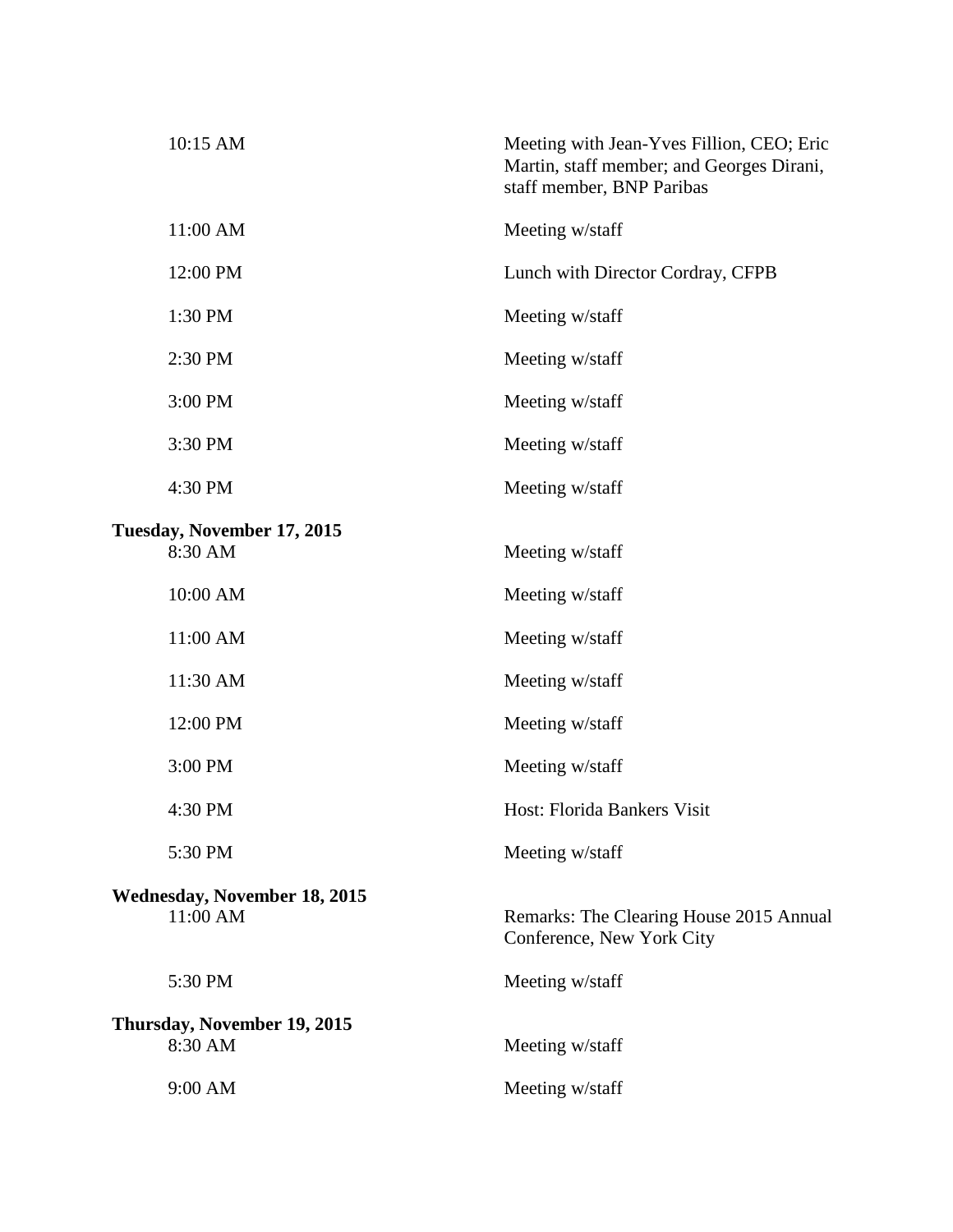| 9:30 AM                                     | Meeting w/staff                                                                                                                                                                   |
|---------------------------------------------|-----------------------------------------------------------------------------------------------------------------------------------------------------------------------------------|
| 11:15 AM                                    | Meeting with Jason Chaffetz, U.S.<br>Representative                                                                                                                               |
| 12:30 PM                                    | Meeting w/staff                                                                                                                                                                   |
| 2:15 PM                                     | Meeting with Victor Dodig, CEO, Canadian<br>Imperial Bank of Commerce (CBIC);<br>Michael Capatides, General Counsel; and<br>George Madison, Partner, Sidney Austin,<br><b>LLP</b> |
| 3:00 PM                                     | Meeting w/staff                                                                                                                                                                   |
| 3:30 PM                                     | Meeting w/staff                                                                                                                                                                   |
| 5:00 PM                                     | Meeting with Secretary Lew, U.S. Treasury                                                                                                                                         |
| Friday, November 20, 2015<br>9:30 AM        | Meeting w/staff                                                                                                                                                                   |
| 10:30 AM                                    | Meeting w/staff                                                                                                                                                                   |
| 11:00 AM                                    | Meeting with Vice Chairman Hoenig, FDIC                                                                                                                                           |
| 12:00 PM                                    | Meeting w/staff                                                                                                                                                                   |
| 1:30 PM                                     | Meeting w/staff                                                                                                                                                                   |
| 2:00 PM                                     | Meeting w/staff                                                                                                                                                                   |
| 4:00 PM                                     | Meeting w/staff                                                                                                                                                                   |
| 5:00 PM                                     | Meeting w/staff                                                                                                                                                                   |
| <b>Monday, November 23, 2015</b><br>9:00 AM | Meeting w/staff                                                                                                                                                                   |
| 9:30 AM                                     | Meeting w/staff                                                                                                                                                                   |
| 11:00 AM                                    | Meeting w/staff                                                                                                                                                                   |
| 11:30 AM                                    | Meeting w/staff                                                                                                                                                                   |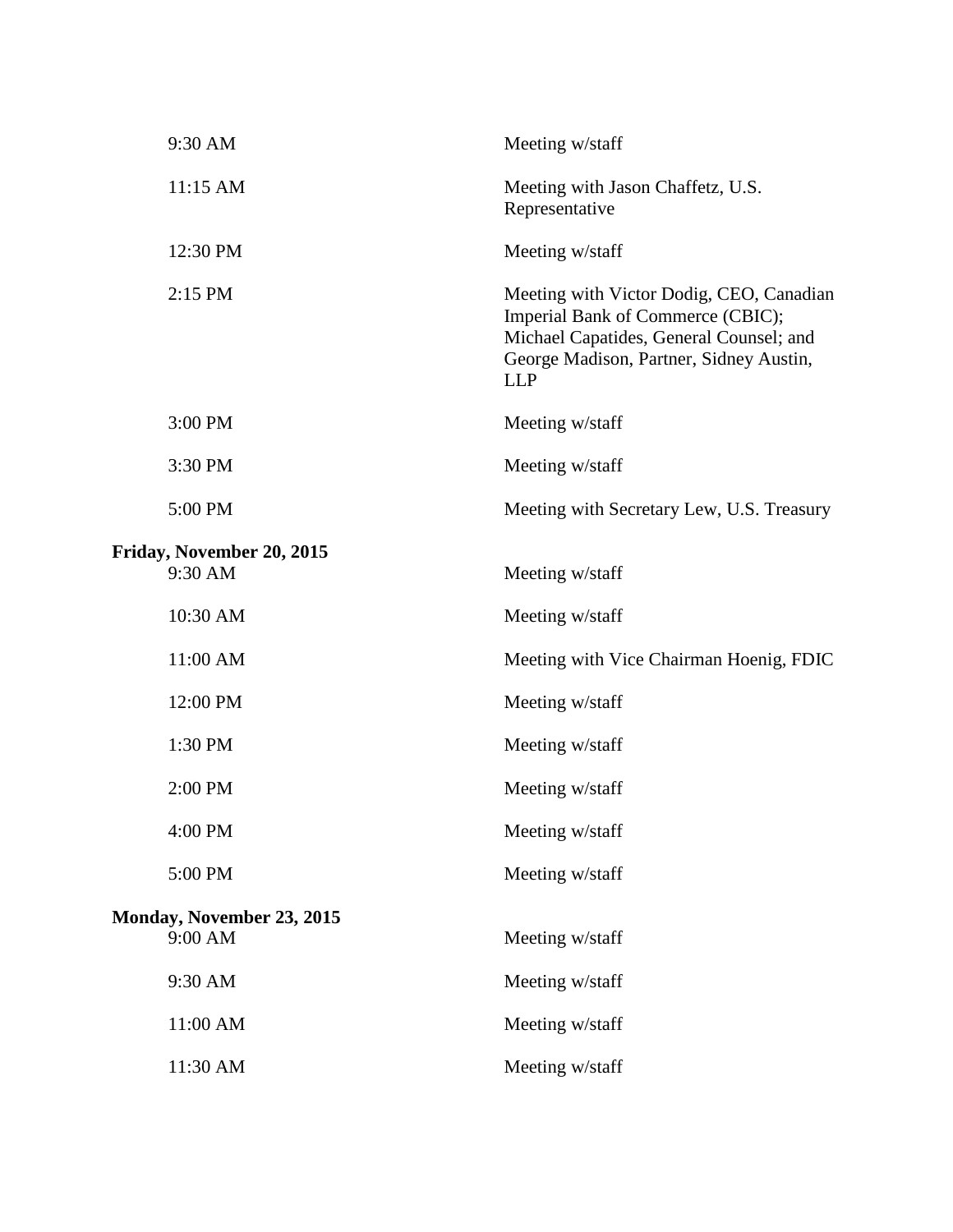| 12:30 PM                                                    | Lunch with Stanley Fischer, Vice Chairman,<br><b>FRB</b>                  |
|-------------------------------------------------------------|---------------------------------------------------------------------------|
| 2:00 PM                                                     | Meeting w/staff                                                           |
| 4:00 PM                                                     | Meeting w/staff                                                           |
| 4:30 PM                                                     | Meeting w/staff                                                           |
| Tuesday, November 24, 2015<br>8:30 AM                       | Meeting w/staff                                                           |
| 9:00 AM                                                     | Meeting w/staff                                                           |
| 9:30 AM                                                     | Meeting w/staff                                                           |
| 10:30 AM                                                    | <b>Attend: FDIC Quarterly Banking Profile</b><br>Conference               |
| 11:00 AM                                                    | Meeting w/staff                                                           |
| 11:30 AM                                                    | Meeting w/staff                                                           |
| 1:30 PM                                                     | Meeting w/staff                                                           |
| 3:30 PM                                                     | Meeting w/staff                                                           |
| 4:30 PM                                                     | Meeting w/staff                                                           |
| 5:00 PM                                                     | Meeting w/staff                                                           |
| 5:30 PM                                                     | Meeting w/staff                                                           |
| Wednesday, November $25 - 27$ , 2015<br><b>Annual Leave</b> |                                                                           |
| Monday, November 30, 2015<br>7:30 AM                        | Breakfast with Dr. Elke König,<br>Chair, Single Resolution Board<br>(SRB) |
| 10:00 AM                                                    | Meeting w/staff                                                           |
| 12:00 PM                                                    | Meeting w/staff                                                           |
| 12:30 PM                                                    | Meeting w/staff                                                           |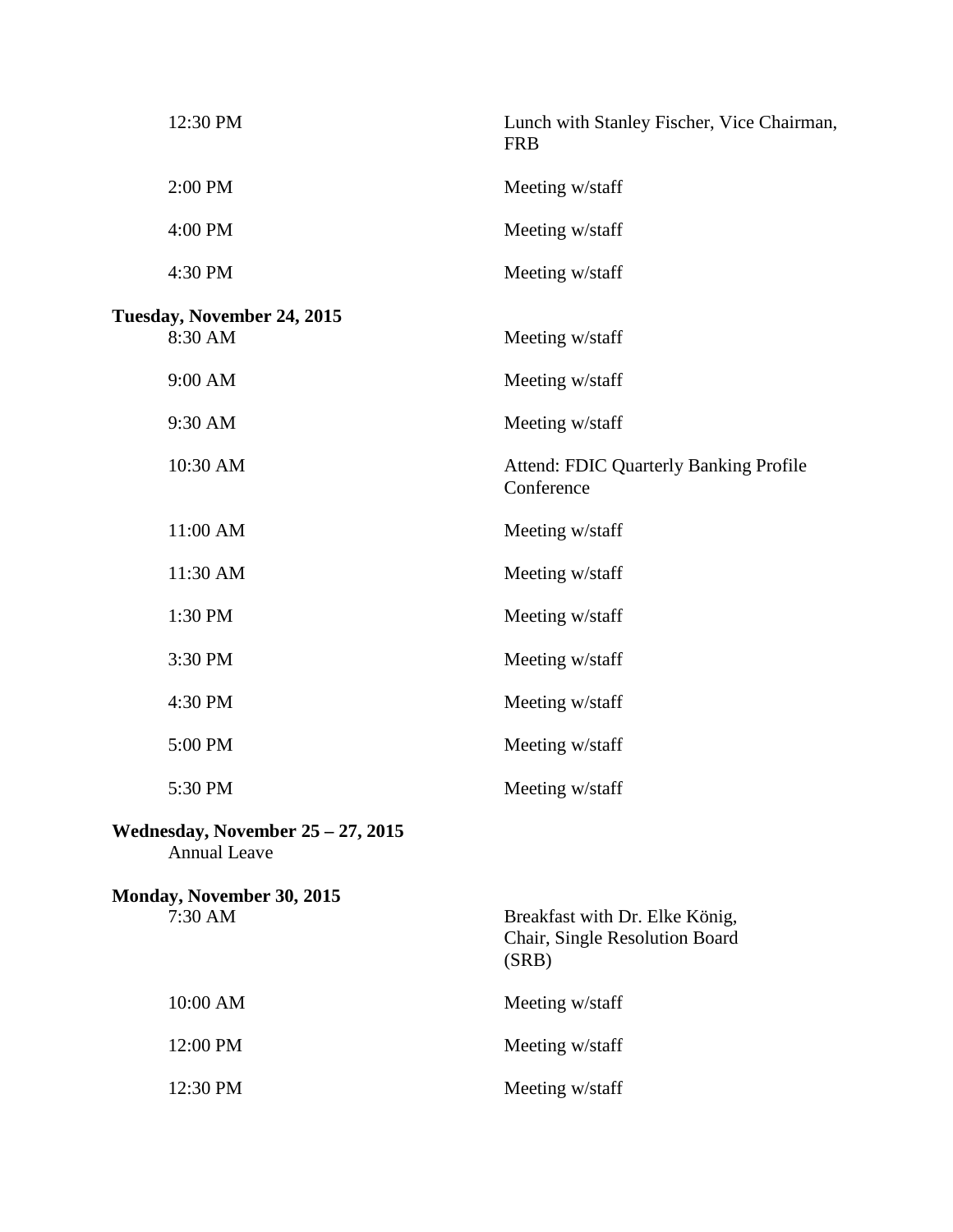| 1:30 PM | Meeting w/staff                                    |
|---------|----------------------------------------------------|
| 2:00 PM | Meeting w/staff                                    |
| 3:00 PM | Meeting w/staff                                    |
| 4:00 PM | Meeting w/staff                                    |
| 6:00 PM | Financial Inclusion Forum Dinner,<br>U.S. Treasury |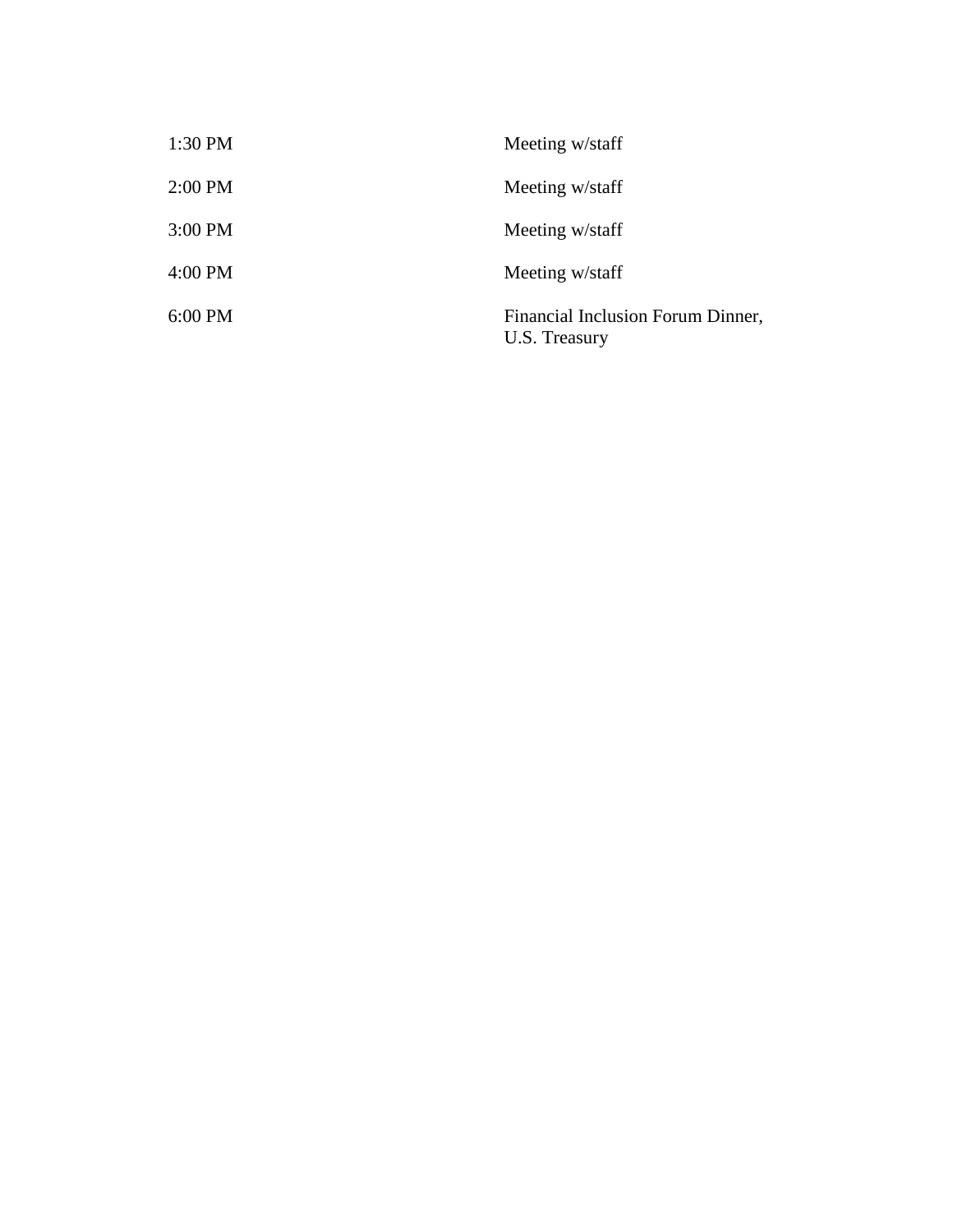## **Chairman's Schedule December 2015**

| Tuesday, December 1, 2015                     |                                                                                                                                                |
|-----------------------------------------------|------------------------------------------------------------------------------------------------------------------------------------------------|
| 9:00 AM                                       | Meeting w/staff                                                                                                                                |
| 10:00 AM                                      | Meeting with Dr. Levin Holle, Director<br>General, Financial Markets Policy<br>Department, Ministry of Finance, Federal<br>Republic of Germany |
| 1:00 PM                                       | Meeting w/staff                                                                                                                                |
| 1:30 PM                                       | Meeting w/staff                                                                                                                                |
| 2:50 PM                                       | Attend: Financial Inclusion Forum, U.S.<br>Treasury                                                                                            |
| 4:30 PM                                       | Meeting w/staff                                                                                                                                |
| 5:30 PM                                       | Meeting w/staff                                                                                                                                |
| <b>Wednesday, December 2, 2015</b><br>All Day | EGRPRA Meeting, FDIC Virginia Square                                                                                                           |
| Thursday, December 3, 2015<br>8:30 AM         | Meeting w/staff                                                                                                                                |
| 10:00 AM                                      | <b>Attend: Federal Financial Institutions</b><br><b>Examination Council (FFIEC)</b><br>Meeting                                                 |
| 12:30 PM                                      | Meeting w/staff                                                                                                                                |
| 1:30 PM                                       | Meeting w/staff                                                                                                                                |
| 4:30 PM                                       | Meeting w/staff                                                                                                                                |
| 5:00 PM                                       | Meeting w/staff                                                                                                                                |
| Friday, December 4, 2015<br>9:00 AM           | Meeting w/staff                                                                                                                                |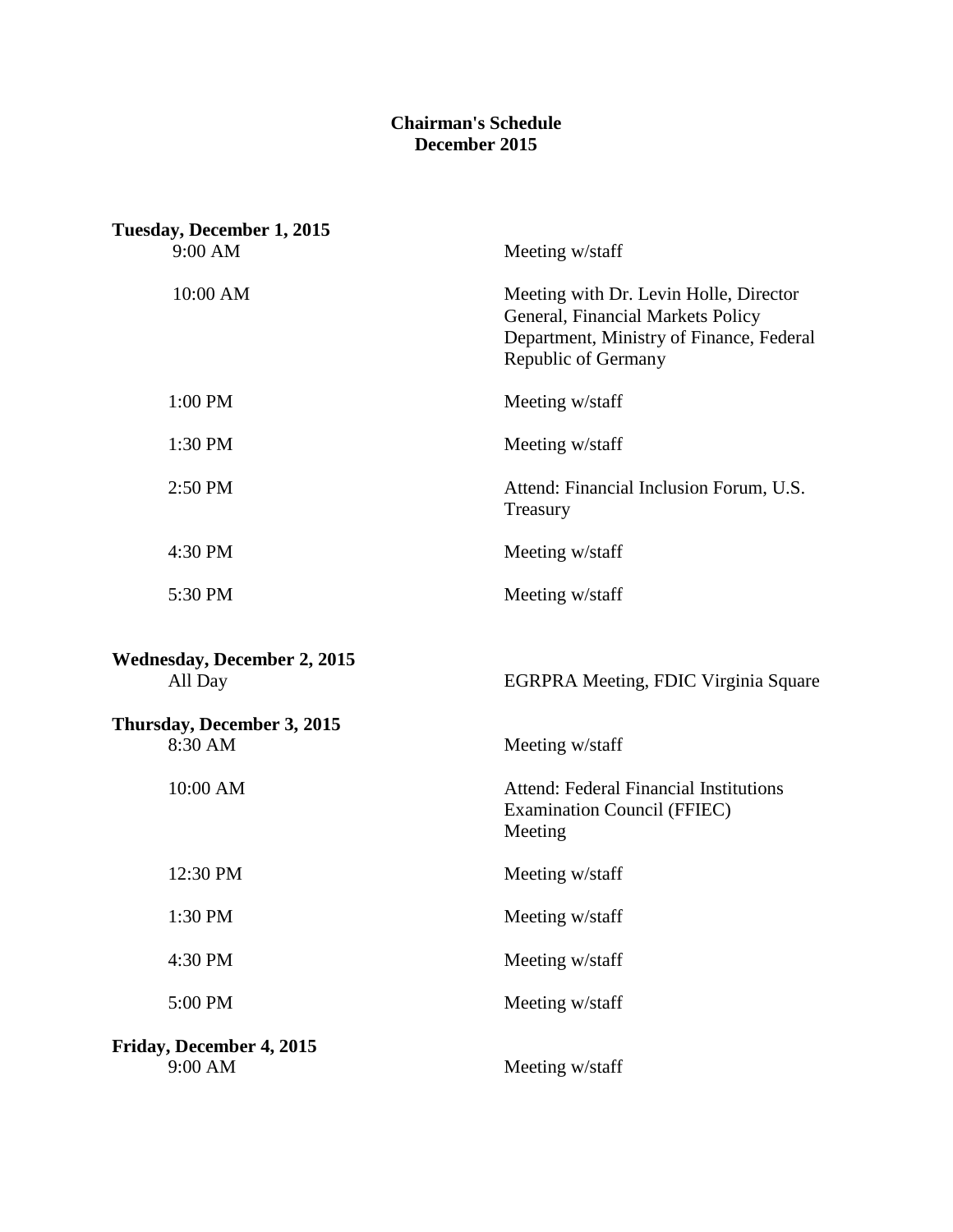| 9:30 AM                                       | Meeting w/staff                                                                        |
|-----------------------------------------------|----------------------------------------------------------------------------------------|
| 12:30 PM                                      | Lunch with Governor Tarullo, FRB;<br>and Comptroller Curry, OCC                        |
| 2:00 PM                                       | Meeting w/staff                                                                        |
| 4:00 PM                                       | Meeting w/staff                                                                        |
| Monday, December 7, 2015<br>9:00 AM           | Meeting w/staff                                                                        |
| 10:30 AM                                      | Meeting w/staff                                                                        |
| 2:00 PM                                       | Meeting w/staff                                                                        |
| Tuesday, December 8, 2015<br>10:00 AM         | Attend: Committee Hearing on Oversight<br><b>Financial Stability Oversight Council</b> |
| 3:45 PM                                       | Meeting w/staff                                                                        |
| 4:15 PM                                       | Meeting w/staff                                                                        |
| 5:30 PM                                       | Meeting w/staff                                                                        |
| <b>Wednesday, December 9, 2015</b><br>8:30 AM | Meeting w/staff                                                                        |
| 9:30 AM                                       | Meeting w/staff                                                                        |
| 11:30 AM                                      | Meeting w/staff                                                                        |
| 12:00 PM                                      | Lunch with John Walsh, Leader, Financial<br>Regulation Practice, McKinsey & Company    |
| 1:30 PM                                       | Meeting w/staff                                                                        |
| 3:00 PM                                       | Meeting w/staff                                                                        |
| 4:00 PM                                       | Meeting w/staff                                                                        |
| 4:30 PM                                       | Meeting w/staff                                                                        |
| 5:00 PM                                       | Meeting w/staff                                                                        |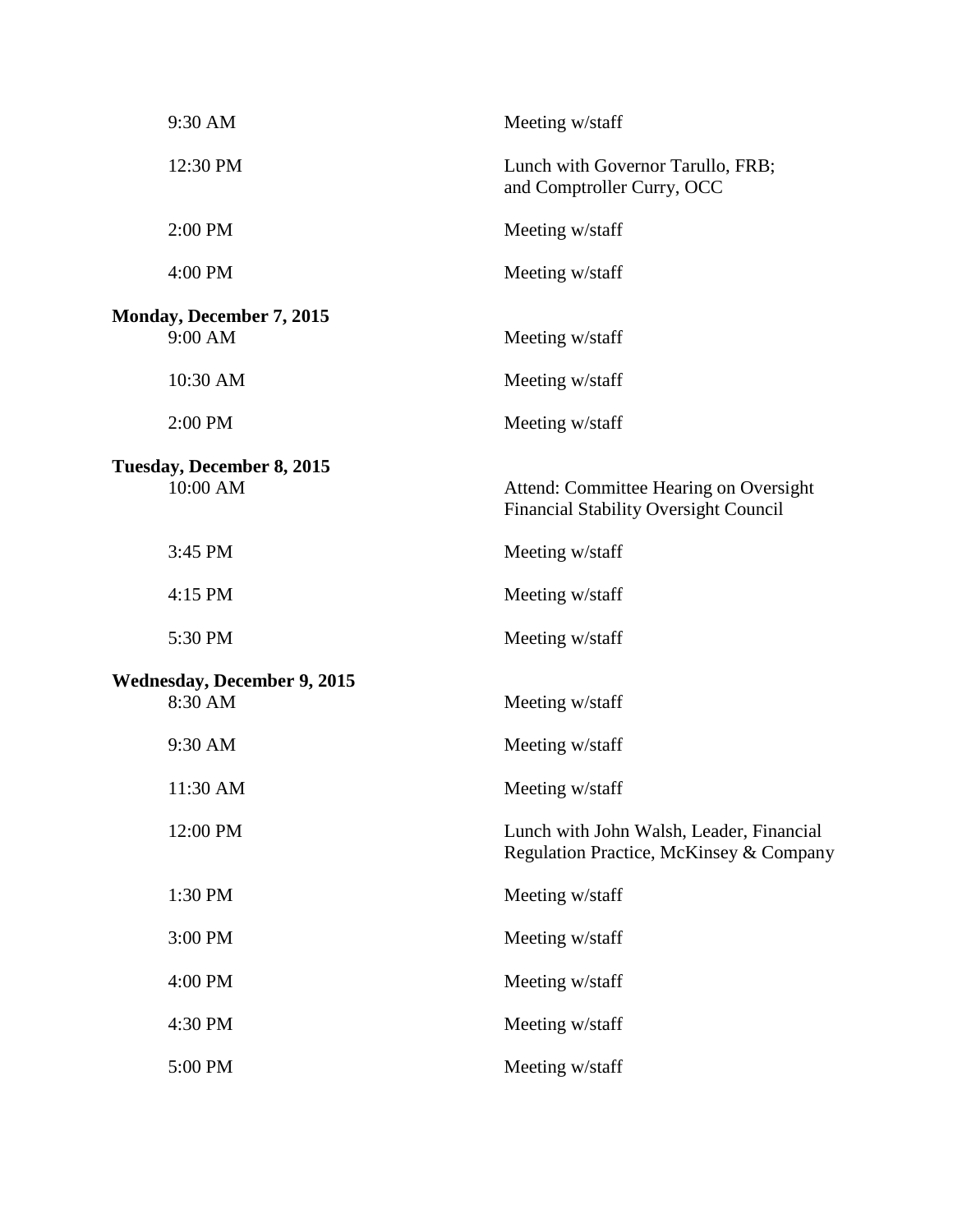| 6:00 PM                                | Attend: The Leadership Conference on Civil<br>and Human Rights Reception, Capital<br>Hilton, Washington DC |
|----------------------------------------|------------------------------------------------------------------------------------------------------------|
| Thursday, December 10, 2015<br>9:30 AM | Meeting w/staff                                                                                            |
| 10:30 AM                               | Meeting w/staff                                                                                            |
| 11:00 AM                               | Meeting w/staff                                                                                            |
| 12:00 PM                               | Lunch with Tony Reardon, President, NTEU                                                                   |
| 1:00 PM                                | Meeting w/staff                                                                                            |
| 1:30 PM                                | Meeting with Vice Chairman Hoenig, FDIC                                                                    |
| 2:30 PM                                | Meeting w/staff                                                                                            |
| 3:00 PM                                | Meeting w/staff                                                                                            |
| 4:15 PM                                | Meeting w/staff                                                                                            |
| 4:45 PM                                | Meeting w/staff                                                                                            |
| 5:30 PM                                | Meeting w/staff                                                                                            |
| Friday, December 11, 2015<br>All Day   | Meeting w/staff                                                                                            |
| Monday, December 14, 2015<br>8:30 AM   | Meeting w/staff                                                                                            |
| 9:00 AM                                | Meeting w/staff                                                                                            |
| 11:00 AM                               | Meeting with Sheila Bair, Former FDIC<br>Chair, and members of the Systemic Risk<br>Council (SRC)          |
| 12:30 PM                               | Lunch with Governor Lael Brainard, FRB                                                                     |
| 2:00 PM                                | Meeting w/staff                                                                                            |
| 4:00 PM                                | Meeting w/staff                                                                                            |
| 5:30 PM                                | Meeting w/staff                                                                                            |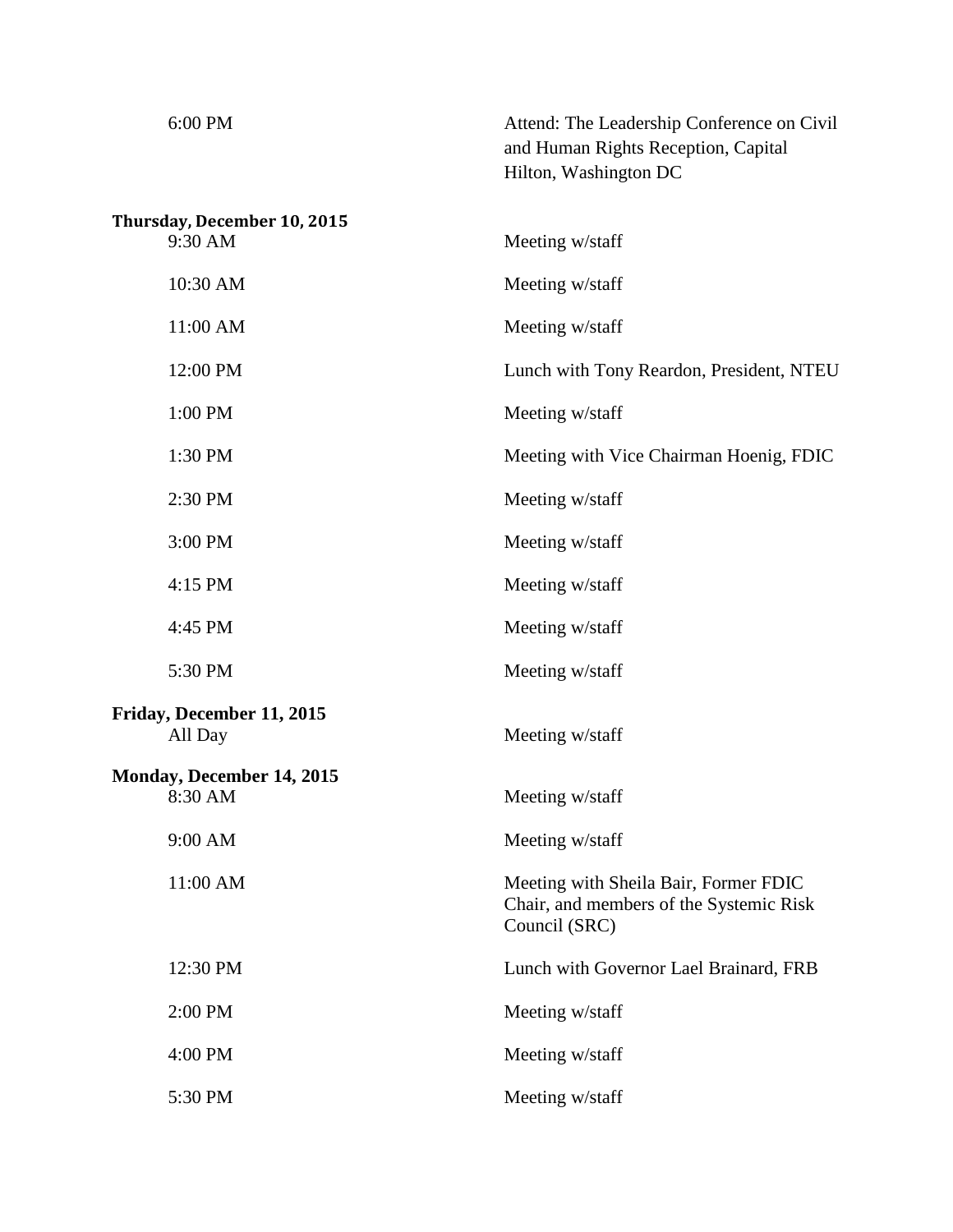| Tuesday, December 15, 2015<br>10:00 AM  | FDIC Board of Directors Meeting                                          |
|-----------------------------------------|--------------------------------------------------------------------------|
| 11:00 AM                                | Meeting w/staff                                                          |
| 12:00 PM                                | Lunch with Jon Rymer, Former Inspector<br>General, Department of Defense |
| 1:00 PM                                 | Meeting w/staff                                                          |
| 2:30 PM                                 | Meeting w/staff                                                          |
| 3:00 PM                                 | Meeting w/staff                                                          |
| 4:00 PM                                 | Meeting w/staff                                                          |
| 4:30 PM                                 | Meeting w/staff                                                          |
| 5:00 PM                                 | Meeting w/staff                                                          |
| 5:30 PM                                 | Meeting w/staff                                                          |
| Wednesday, December 16, 2015<br>9:00 AM | Meeting w/staff                                                          |
| 10:00 AM                                | Meeting w/staff                                                          |
| 11:00 AM                                | Meeting w/staff                                                          |
| 12:00 PM                                | Meeting w/staff                                                          |
| 2:00 PM                                 | Meeting w/staff                                                          |
| Thursday, December 17, 2015<br>9:15 AM  | Meeting w/staff                                                          |
| 10:00 AM                                | Meeting with Vice Chairman Hoenig, FDIC                                  |
| 11:00 AM                                | Meeting w/staff                                                          |
| 12:00 PM                                | Meeting w/staff                                                          |
| 3:00 PM                                 | Meeting w/staff                                                          |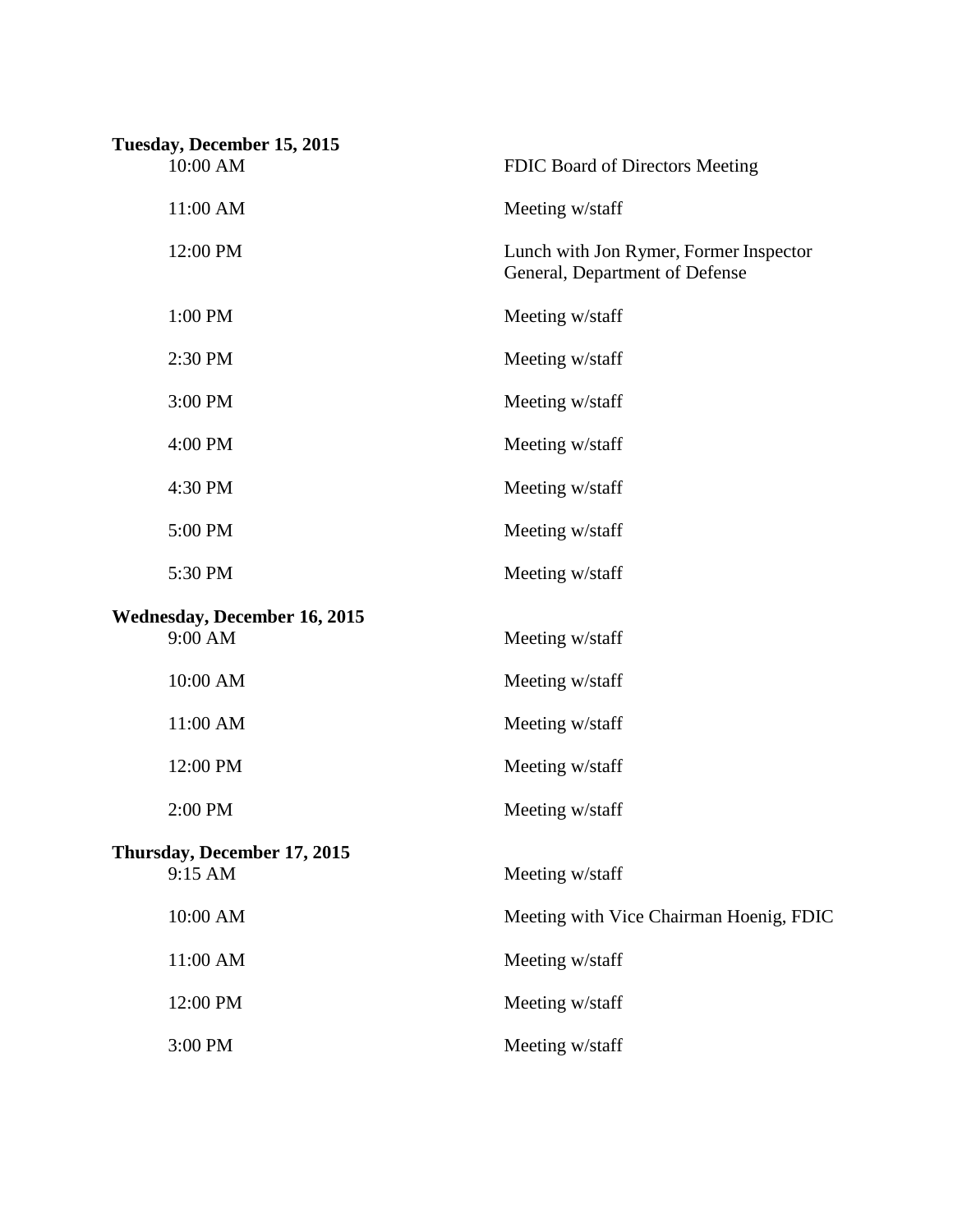| 4:30 PM                                     | Meeting with Zach Warmbrodt, Reporter,<br>Politico                                                                         |
|---------------------------------------------|----------------------------------------------------------------------------------------------------------------------------|
| 5:30 PM                                     | Meeting w/staff                                                                                                            |
| Friday, December 18, 2015<br>8:30 AM        | Meeting w/staff                                                                                                            |
| 10:00 AM                                    | Interview with Employee Candidate                                                                                          |
| 11:00 AM                                    | Meeting with Kathryn Rosen, Deputy<br>Assistant Secretary of the Office of<br>Financial Institutions Policy, U.S. Treasury |
| 12:00 PM                                    | Meeting with Nathan Sheets,<br>Undersecretary, U.S. Treasury                                                               |
| 1:30 PM                                     | Meeting w/staff                                                                                                            |
| 2:00 PM                                     | Meeting with Keith Sherin, Chairman &<br>CEO; and Alexander Dimitrief, SVP &<br>General Counsel, GE Captial                |
| 3:00 PM                                     | Meeting w/staff                                                                                                            |
| 4:00 PM                                     | Meeting w/staff                                                                                                            |
| 4:30 PM                                     | Meeting w/staff                                                                                                            |
| <b>Monday, December 21, 2015</b><br>9:00 AM | Meeting w/staff                                                                                                            |
| 9:30 AM                                     | Meeting w/staff                                                                                                            |
| 11:00 AM                                    | Meeting w/staff                                                                                                            |
| 12:45 PM                                    | Lunch with Sarah Bloom Raskin, Deputy<br>Secretary, U.S. Treasury                                                          |
| 2:00 PM                                     | Meeting w/staff                                                                                                            |
| 2:30 PM                                     | Meeting w/staff                                                                                                            |
| 3:30 PM                                     | Meeting w/staff                                                                                                            |
| 4:00 PM                                     | Meeting w/staff                                                                                                            |